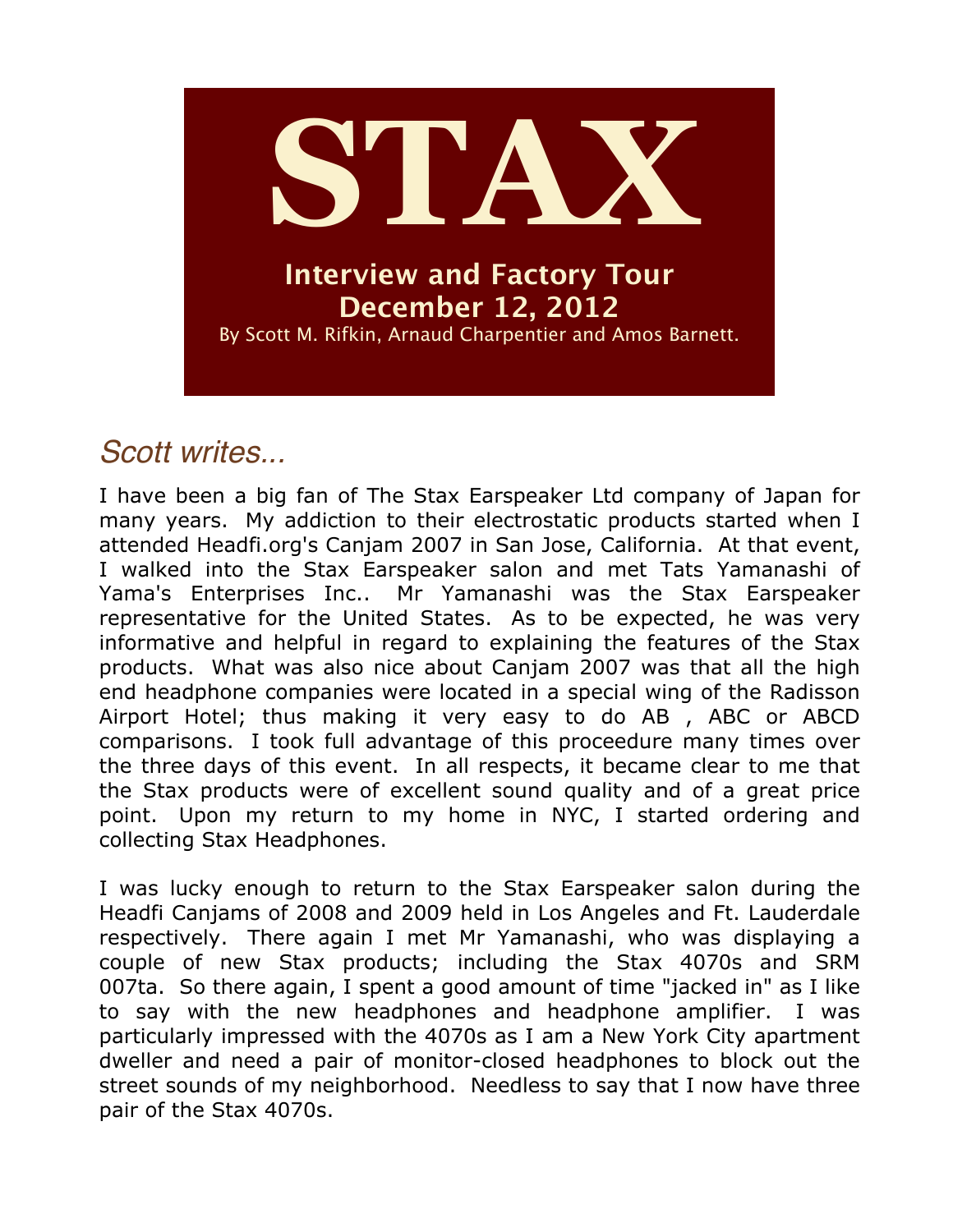Over time, my Stax collection grew by leaps and bounds. As I was craving for more and more, I came to discover vintage Stax equipment. Although no longer available from Stax Earspeakers Ltd, I was able to procure a number of vintage pieces including; Sigma Panoramic Pros, Sigma Panoramic Non Pros, Lambda, Lambda Pro, SRA-12S and SRDX Pro. I sure wish I could get my hands on more of these units. They have to last at least another thirty years so that I will have them until I check out of the planet. I hope that is not too morbid for our readers. I would like to think there are many other headphone audiophiles out there who have the same view.

With my retirement in 2008 and my increased desire to travel the world a bit, I set sail or set wings to many new places; including Madrid, Prague and Hong Kong. With Hong Kong being my first trip to Asia, I craved for more immersion into the cultures of Asia. At the same time I applied and was granted a Photo Journalist Credential and simultaneously began to write brief reviews of high end audio shows for The Audiophile Club Of Athens- as in Greece. I was the "at large American reporter". Subsequently, I reported to ACA about the California Audio Show 2011, The Rocky Mountain Audiofest 2011, The Monterey Jazz Festival 2012, The New York Audio & AV show 2011 and a number of private shows sponsored by exclusive high end audio salons in the great New York Area.

With my plan to take a vacation in Japan, I thought it might be interesting to see if I could get a factory tour of the Stax Earspeaker Company. I really never expected my request to be approved and was quite surprised when Mr Tats Yamanashi sent me my approval e-mail. The additional approval of interviews with the CEOs and Presidents of Stax Earspeakers Ltd was of even greater delight. I posted a short blog on the Headfi.org forum and got responses for Arnaud and Currawong about their interest to come along as a language interpreter and photographer. Thus was born our high end audio journalistic team. Soon after my arrival in Tokyo; Arnaud, Amos (Currawong) and myself, had a pre strategy meeting to reconcile our questions. Then it was off to Stax office in Saitama (just 1 hour north of Tokyo) for our wonderful day in the sun.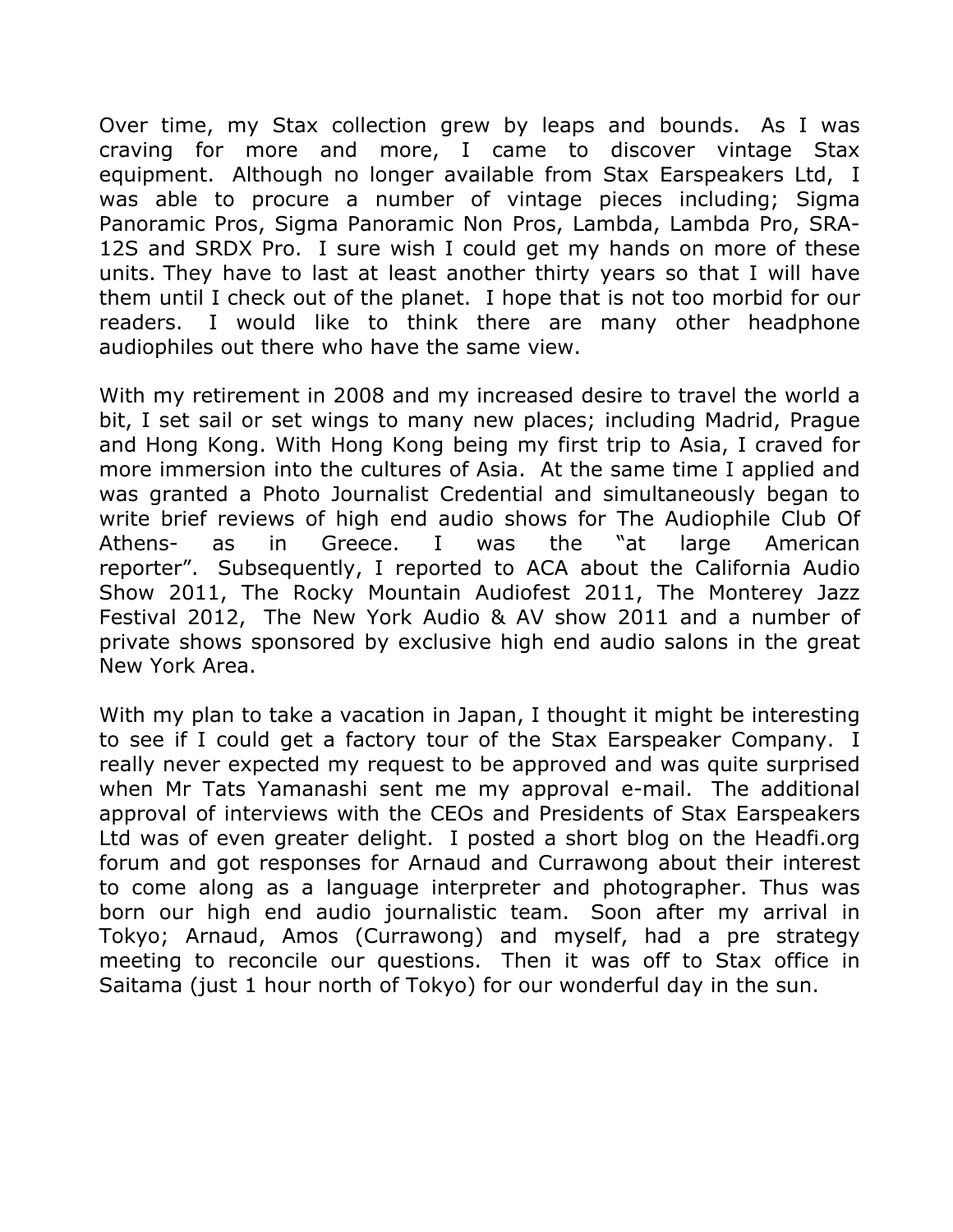# The Interview



**L-R: Stax President Yozo Meguro, Scott M Rifkin, Technical Director Kazuo Suzuki, Sales Director Kiyoshi Sasaki, Amos Barnett.**

Present for the interview were the President, Yozo Meguro and Sales Director Kiyoshi Sasaki. Questions were from Scott (member Scottsmrnyc on Head-Fi), Arnaud, as well as various members from the Head-Fi audio community. Translation was done by Arnaud as best as he could (that is more or less terrible ;)). Amos (member Currawong on Head-Fi) took care of audio recording, photography and formatting for this article. The majority of the interview was conducted in the meeting room. Two of the answers about manufacturing were expanded upon later during the tour by Mr. Sasaki and are indicated as such, but have been included with the related answers in the actual interview.

# **1. How large is the Stax corporation. For instance, what are the various departments and allocated staff?**

**[Mr. Sasaki]** Stax Japan currently has 13 full time employees + some seasonal staff. Stax operates like a usual company with an engineering department, shipping and inventory department, repair department, sales and finance department.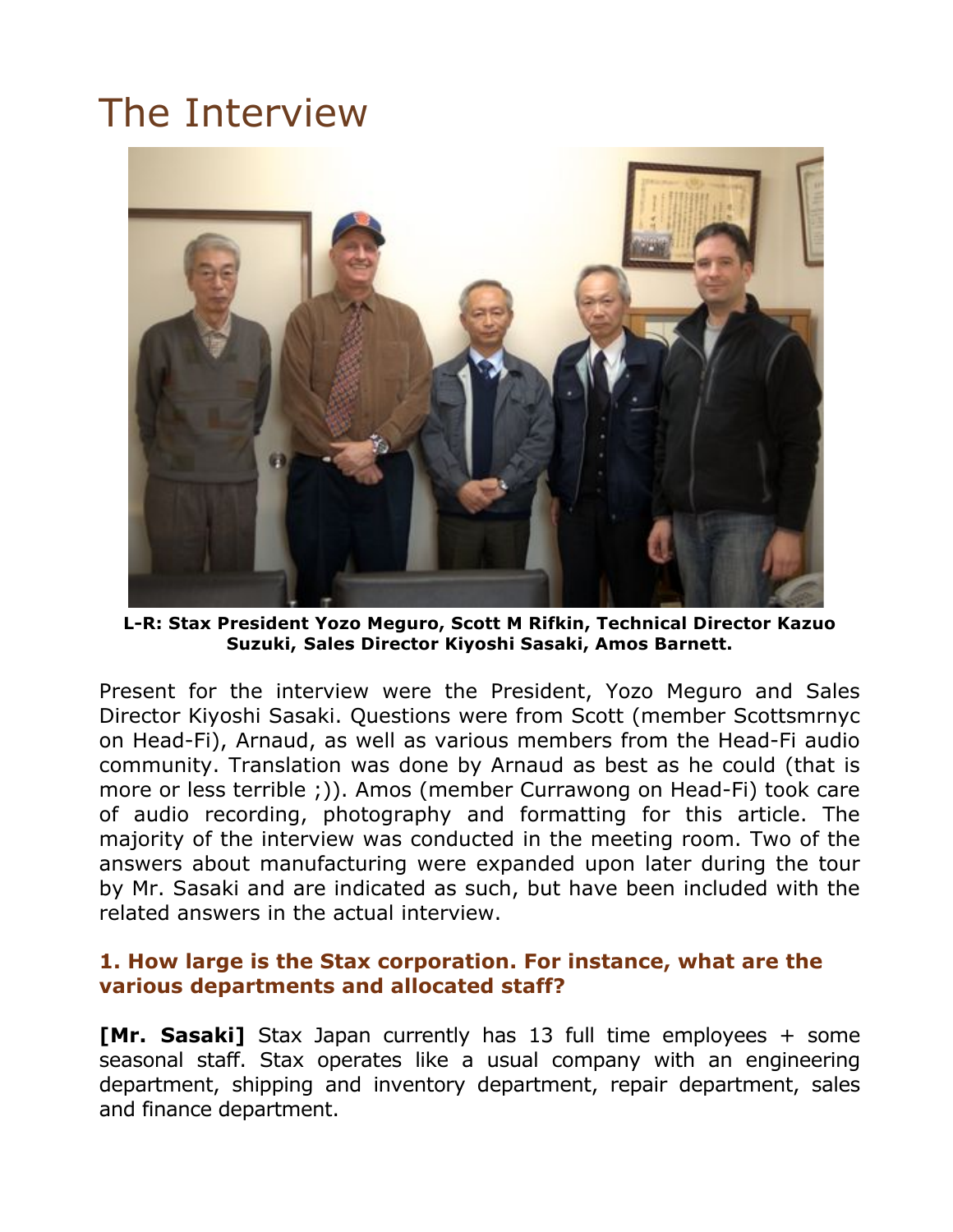# **2. How many years of experience, on average, have the Stax employees had on the job? Is there a transfer of experience to the junior staff?**

**[Mr. Sasaki]** The actual average experience is over 10 years, some people with 20-30 years experiences, some less. The director of the company (Mr. Meguro), sales director (Mr. Sasaki) and engineering director (Mr. Suzuki) all have 20-30 years experience. Obviously, younger employees are being trained and technology transferred for them to eventually take over.

# **3. Is all Stax equipment manufactured in house?**

**[Mr. Sasaki]** Headphone parts are manufactured and partly assembled by suppliers and other companies we work with. If external assembly is involved, individual components are checked prior to shipment to the assembling facility and after reception of the assembled product. Typical quality assurance consists of checks prior to parts shipment to the assembly warehouse and inspection of the assembled product returned to Stax. Shipment to the customer or sales office is always performed by Stax after extensive QA.

**[Mr. Sasaki (later)]** Drivers are run in with pink noise over one week prior to shipment to the assembly facility. When the assembled headphone comes back, it goes through another one week phase of run in with music and performance checks. In any case the assembled product QC is done at Stax and shipment done by the Stax office. During the run in of the drivers, there are sometimes early failures so this is how we ensure the shipped product will perform in a stable manner.

# **4. Can you describe the design process for your Stax earspeakers? For example, do you start from a concept or needs from the market?**

**[Mr. Sasaki]** This is a difficult question…

**[Mr. Meguro]** We are a specialty product manufacturer. We don't base the design on some interpretation of the market needs or potential. On the other hand, we start from some potential advance in technology such as material properties that could lead to a better sound.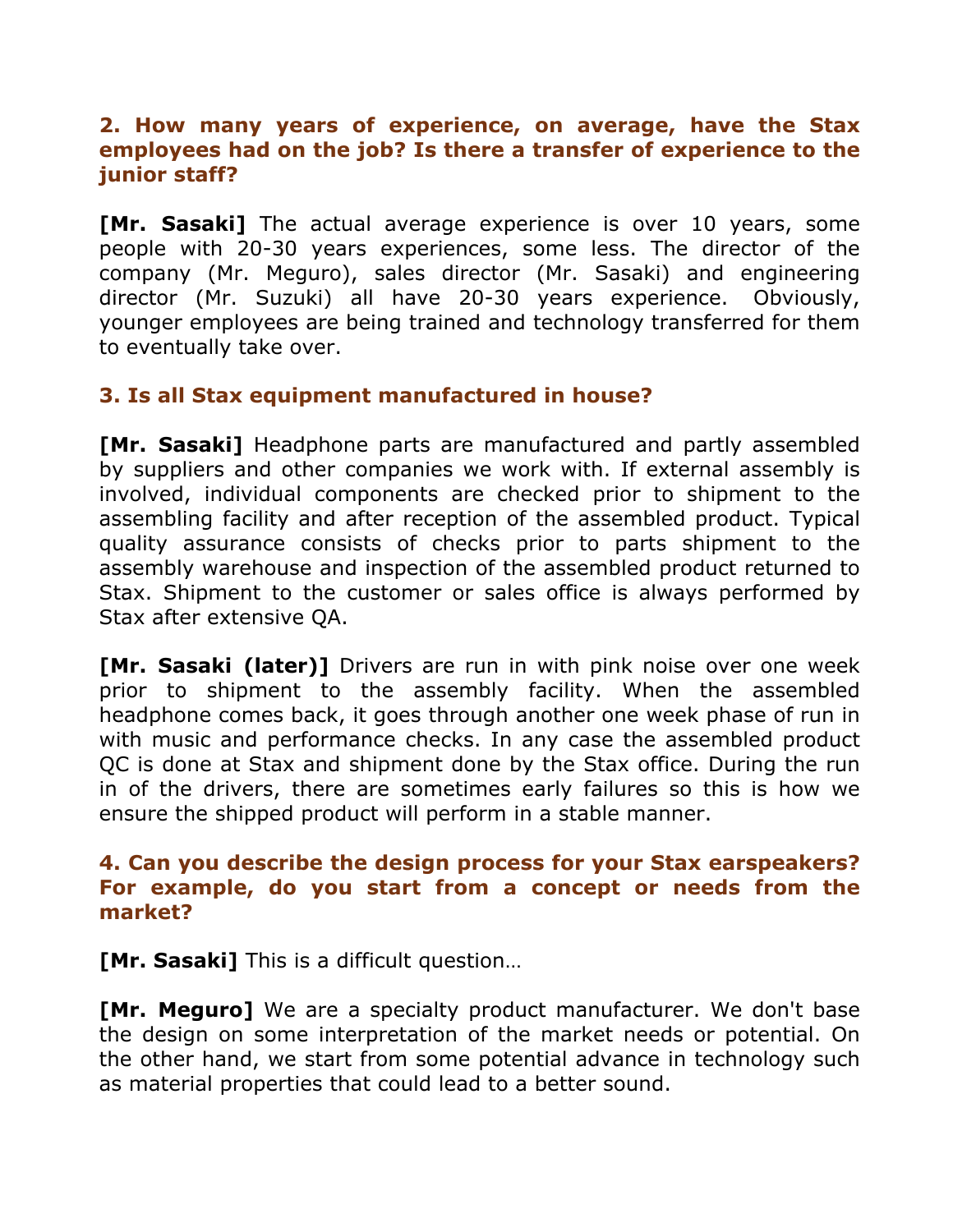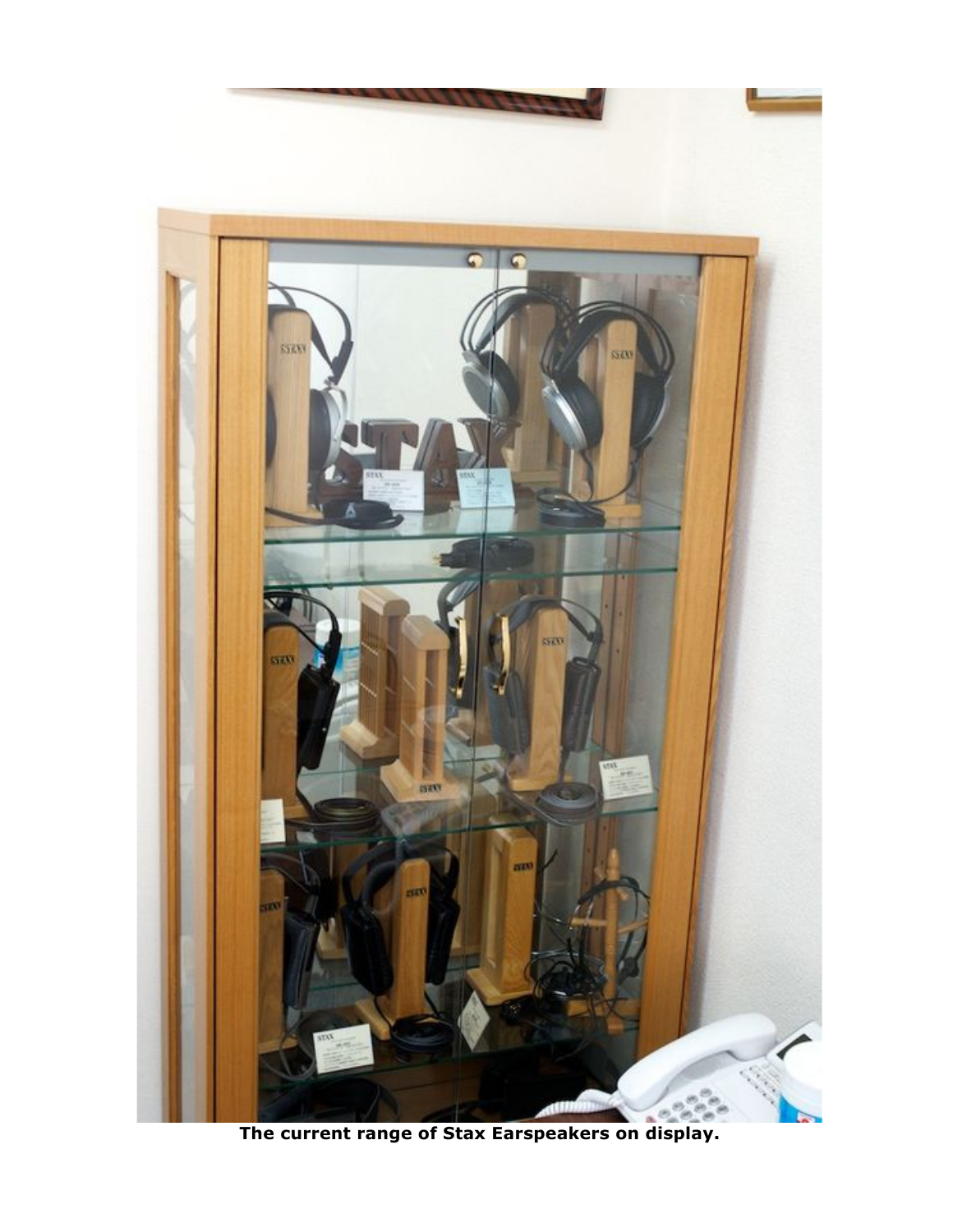# **5. Do you receive and pay attention to feedback from the market upon a new product release? For instance, do you alter your designs and voice your products based on public reception of your previous products?**

**[Mr. Sasaki]** This is a difficult question... We exclusively manufacture electrostatic transducers. Our audience is thus somewhat different from the more typical headphone user. Our market is a little bit different than other headphone manufacturers.

**[Mr. Meguro]** We get feedback from the users about their needs and wishes through audio specialist retailers. Stax sells direct to these audio shops in Japan. Then, how much of this feedback can be taken into consideration is a different topic and really depends on the situation. An additional method for gathering feedback is attendance to a number of audio shows during the year such as high end audio shows or the Fujiya Avic headphone festivals. In that case, we can converse directly with users and listen to their requests.

# **6. How have new technologies helped to improved the Stax earspeaker sound?**

**[Mr. Meguro]** We get offers from material suppliers whenever some advances are made or we search for new materials by ourselves when necessary. In terms of target, in any case, the objective is improvement of the fidelity of the transducer. We strive for increasing the resolution of our transducers. The single most benefit of our electrostatic transducers over competing headphone products is the resolution and this is the one area where we aim to keep our competitive edge. In order to achieve this increase in resolution, we rely on different technological advances. The thinness of the diaphragm is one of the aspects that clearly has a strong influence so it is one key ingredient. However, the diaphragm becomes weaker as it gets thin so every design aspect may have pluses and minuses to balance out. Basically, we do this all year long! While technology is used to improve the sound of the products, there are typically not radical changes between versions and the design approach is overall very consistent.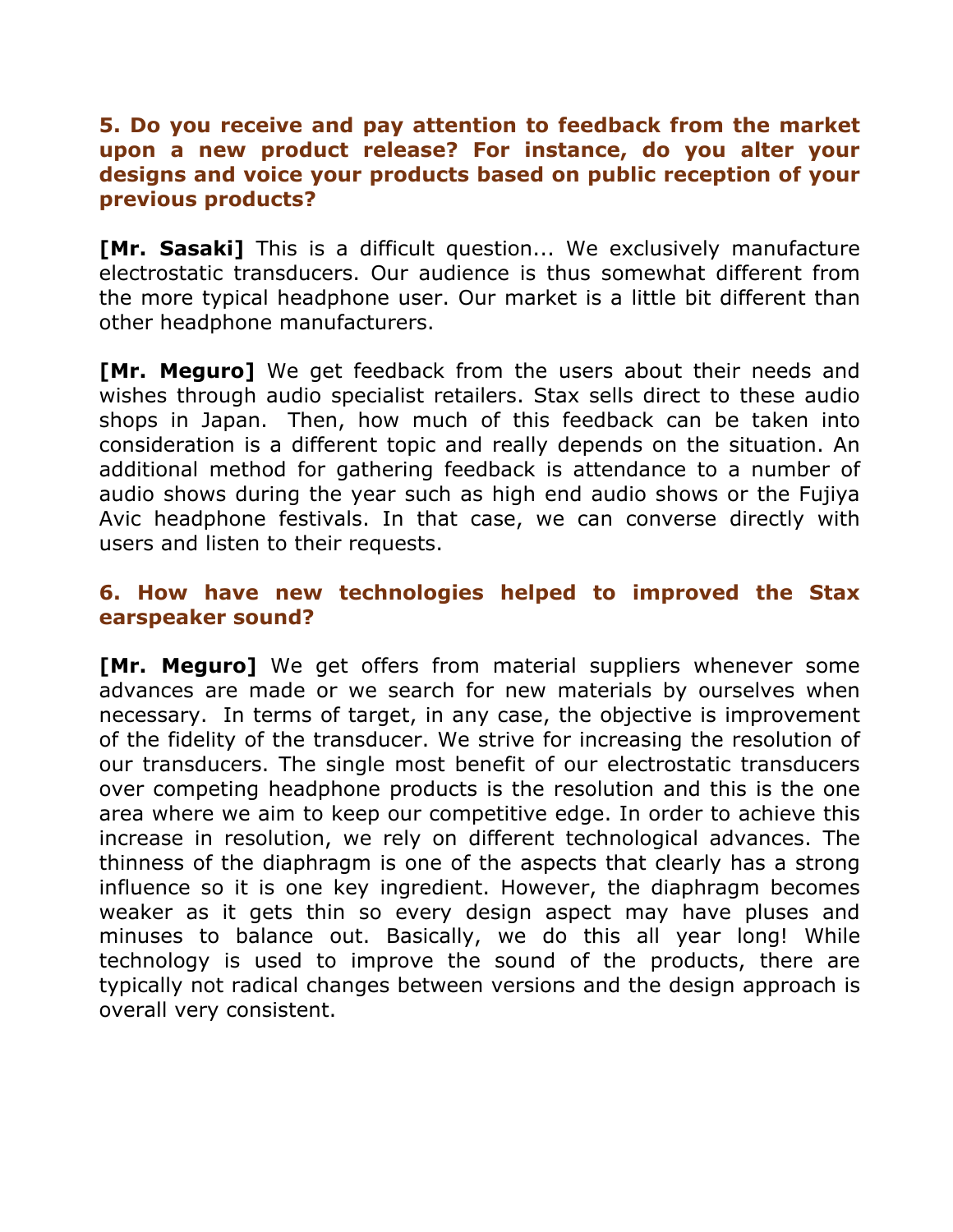

**Awards given to Stax and three of their most famous models: The SR-4070, SR-007 "Omega II" and the Omega I.**

# **7. What has been the response of the market to your SR-009 flagship headphone?**

**[Mr. Meguro]** As discussed above, our main target has always been to increase the resolution of our transducers. The SR-009 is our highest achievement to date in that regard. The SR-009 was introduced at audio showrooms and the feedback from the audio enthusiasts was that we had indeed raised the bar for headphone resolution. In that sense, the feedback was just as hoped. Within the 60 year history of Stax earspeakers, we feel this is the highest achievement in terms of resolution.

Of course, no matter what we produce, it is inevitable that there will be customers who appreciate it and others who don't. But for us, our goal remains to attain the most transparent, high resolution sound achievable.

**[Mr. Sasaki]** The main point is high resolution. We feel this is our largest achievement to date and the feedback we received from the field is that the SR-009 is perceived as such. The main goal for the SR009 is to reproduce the sound of the source with the least amount of alteration.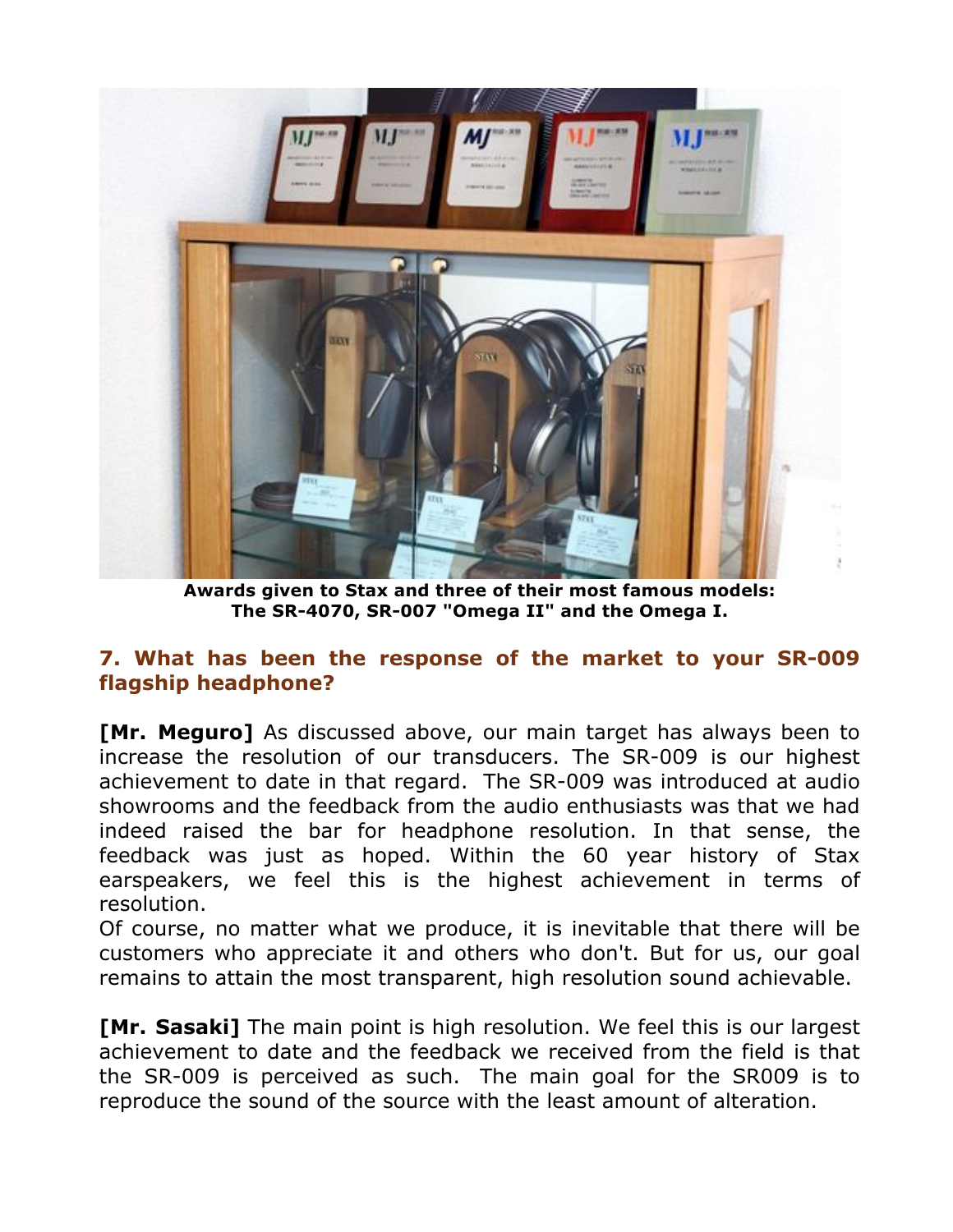**8. Still today, some people consider the SR-Sigma as one of their favorite Stax earspeakers, in particular for their imaging capabilities. Is there a plan to reintroduce such a type of headphone? Similarly, do you still have an interest in products aimed at improving headphone imaging, such as the Smyth Research Realiser? This particular DSP based product converts stereo or multichannel soundtrack into binaural signal using personalized data and is sold with Stax gear because of its speed and resolution.**

**[Mr. Meguro]** Indeed, besides voicing and resolution of the transducer, we have always been concerned about imaging. The Sigma was a result of such consideration. One way to increase the perceived distance to the source is to increase the distance from the driver to the ears, which is more or less manageable. It is then difficult to combine a target of increased transparency and an increase in spaciousness, since the latter actually alters the source sound somewhat. This is what we aimed for, increasing the distance to the ears to improve the imaging, with the SR-Sigma, but it was actually not well received by the market.

**[Mr. Sasaki]** In other words, it did not sell so well as a product. It turned out that people who liked it were absolute fans but a large portion of our user base actually did not care so much for the Sigma.

**[Mr. Meguro]** As far as improving or modifying the soundstaging, it is far easier to achieve at the signal level, by using a DSP for example, but, Stax's policy is to leave the source signal untouched and act purely as the role of transducer.

At some point in time we did touch this a little but we came back to our roots: transparent transducers, that is, the output equals the input. Our focus on sound characteristics is exclusively the ability to reproduce the source signal accurately.

# **9. Which Stax headphones and amplifiers do you have in your home? Which do you use the most on regular basis?**

**[Mr. Sasaki]** There's not like one best or favorite model but, basically I use an SR-404 and SRM-T1S at home.

**[Mr. Meguro]** 25 years ago, I had JBL power amps and horn speakers. I was coming from a vinyl rig with large and deep 3D imaging. When I heard the CD player, I got so disappointed by the flat image it rendered.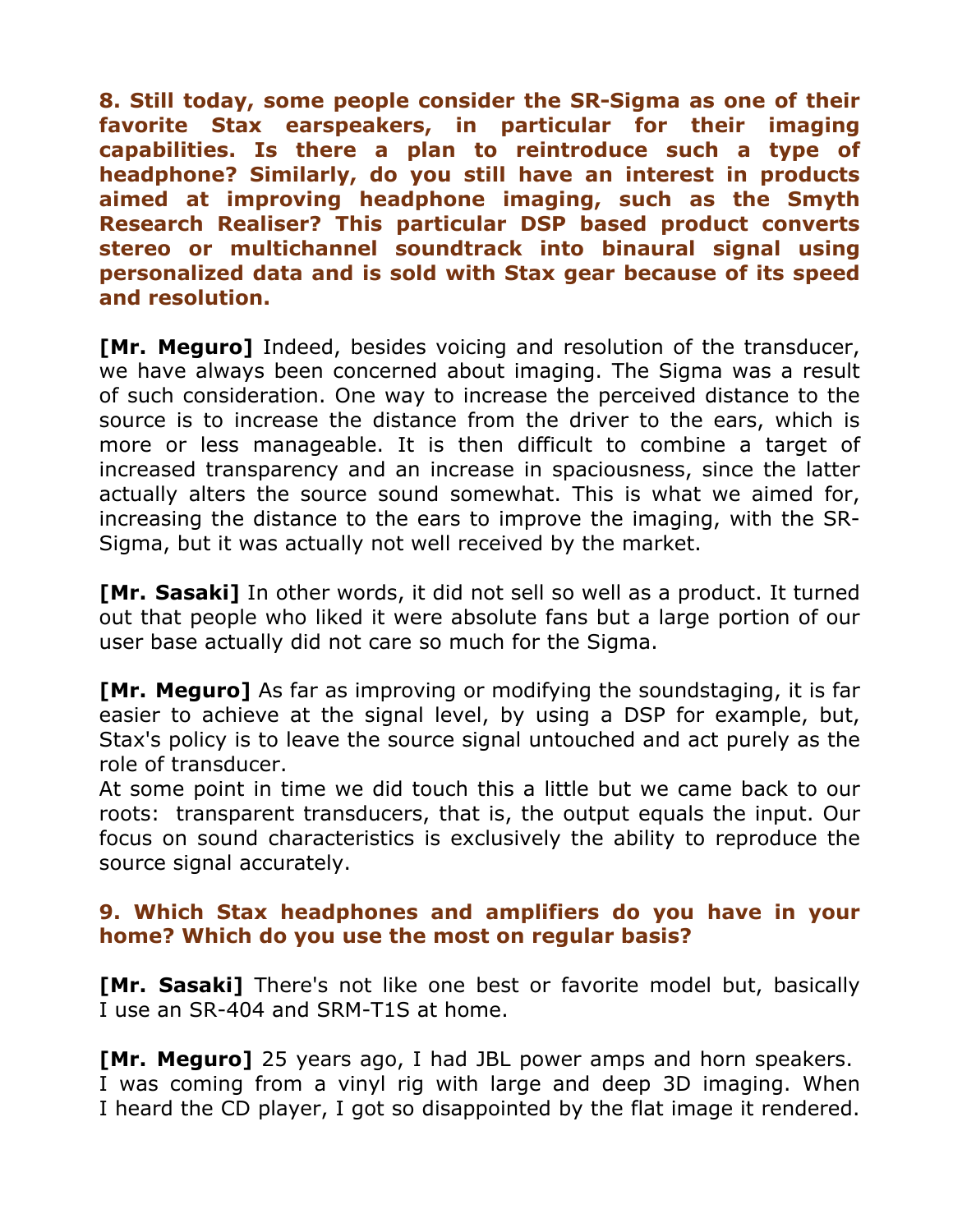At that time, I personally lost interest but realized the commercial potential of the digital revolution. This is when I moved to the business of selling audio equipment and got involved with Stax. So well, today I am running Stax as a business more than anything else.

If I was still involved with Stax as an audiophile, certainly my personal vision or preference of what sounds right would influence the product design. But contrary to this, we have objective performance targets we aim to reach with the transducer. Of course, it is impossible to achieve perfection but at least we strive for the most realistic reproduction of the sound of the instrument. The ideal is to reproduce the both the tone and ambiance / soundstaging. At least, we aim to be able to clearly discern each instrument. In that mindset, we feel the 009 is our biggest achievement to date.

In summary, our design philosophy is inclined toward objective evaluation of the transducer performance and a accurate sound reproduction rather than using a voicing biased by personal preferences.

#### **10. This brings me to the following question. Is Stax relying on objective headphone performance target or else basing the design on subjective listening impressions?**

**[Mr. Meguro]** Of course, we can't design a product solely based on perceived sound quality. We must start from a technical aspect, for example a technological advance that could lead to improved transduction. At that stage, we leave individual preferences out of the picture, and the first judgment is through an objective quantification of performance through measurement on a prototype. This is a natural course of action and probably similar to other makers.

However, there is no way we can perform the final judgment without listening tests. In the sense it is difficult to interpret fully the measurements as how it will sound and for this we rely on a panel of auditors. At the end, the decision to proceed with the design or abandon is based on our collective listening impressions. Of course, there are instances where the prototype does not turn out to sound good and is abandoned; it happens many times actually (laughs).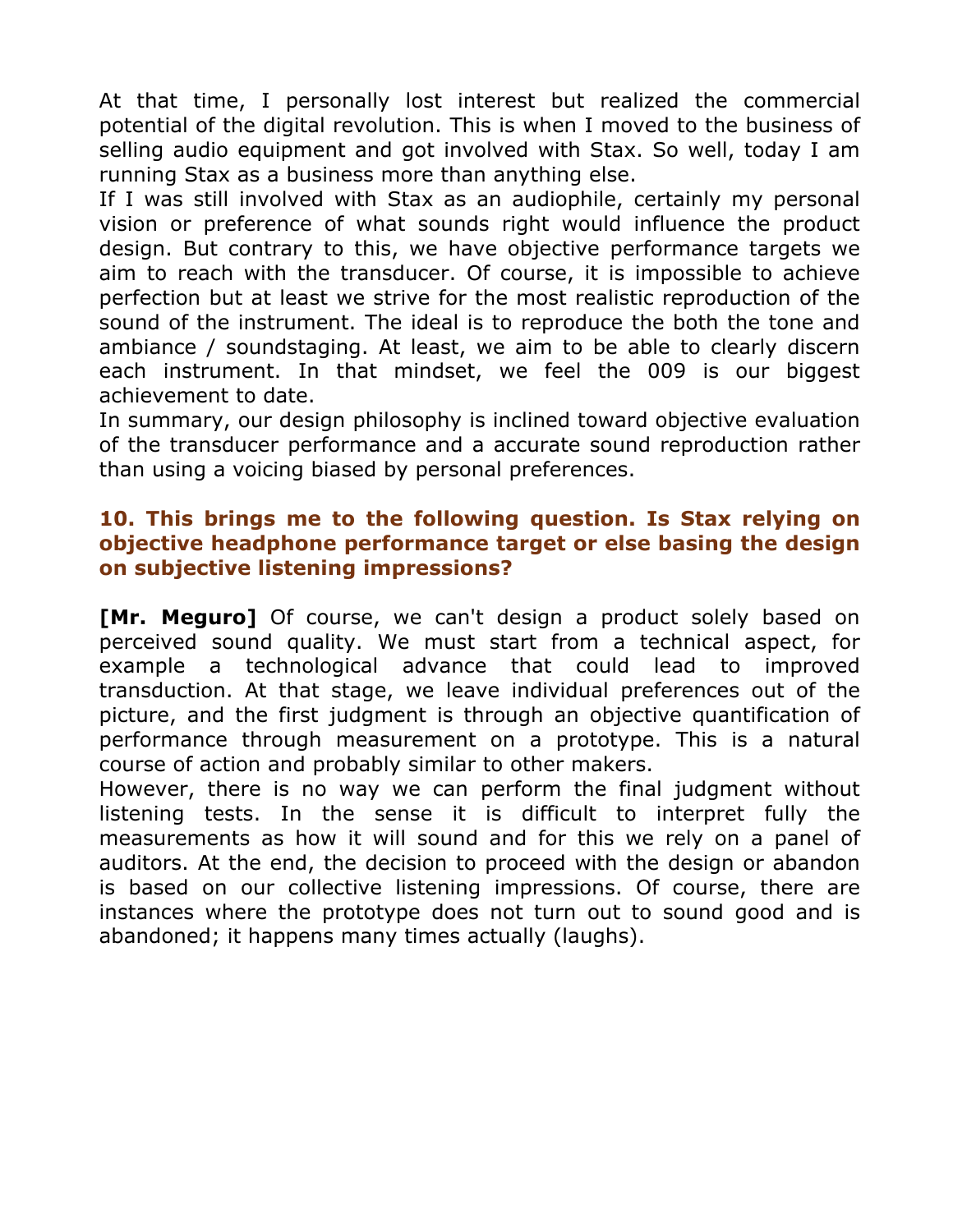

**Stax products over the years, including D/A converters such as Talent DAC and the SRM-T2 amplifier on display for visitors.**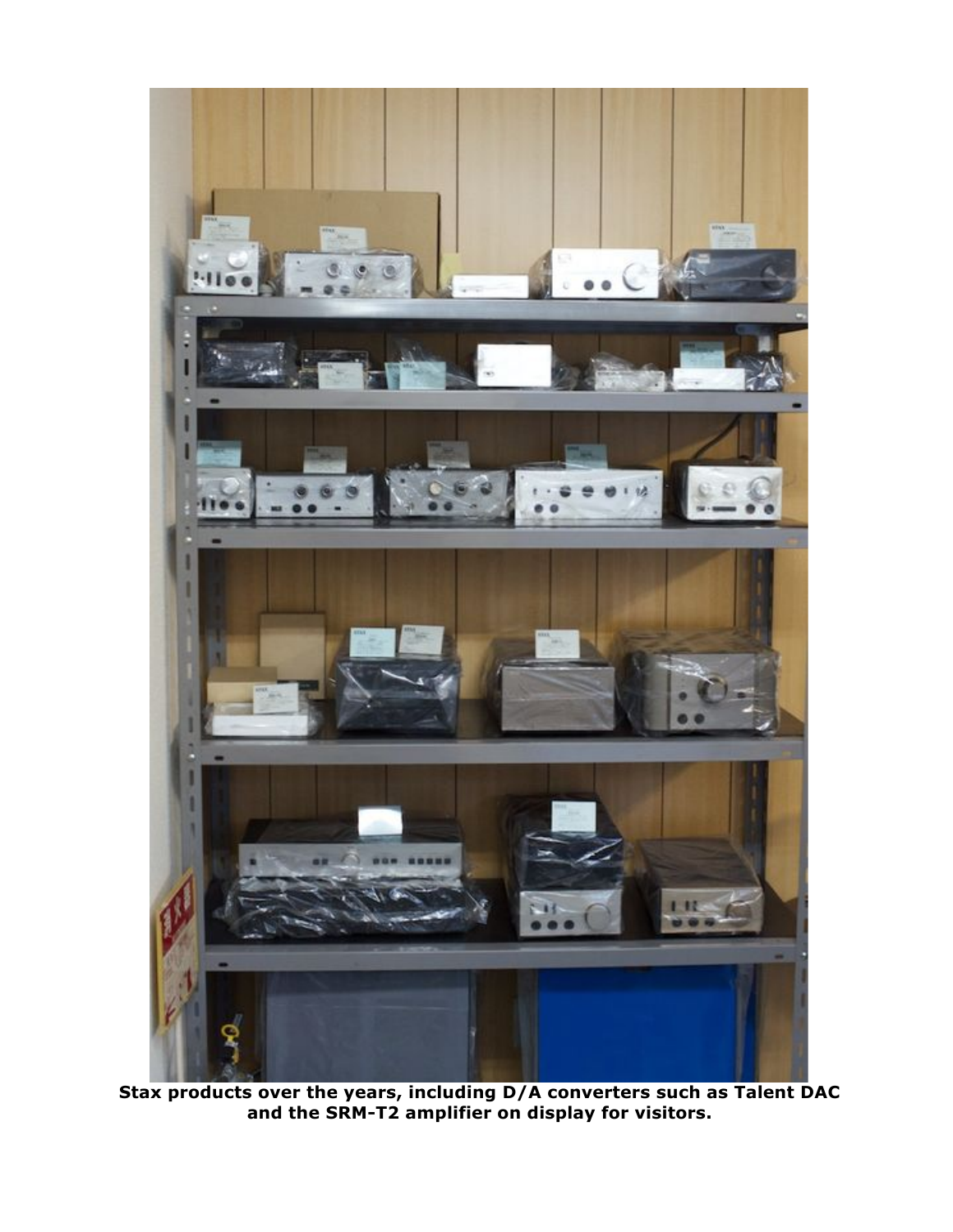#### **11. What amplifier does Stax uses to design your earspeakers? For instance do you use high power amps like the T2 or production amps for the design and / or final voicing?**

**[Mr. Meguro]** Until recently, we used the SRM-T1 as the base. It is a product with a long history. It started as the T1, then the T1S and the 006t. Currently, we are using 2 production models as references, the SRM-727A solid-state and SRM-007tA tube amps.

# **12. Stax is practically the only manufacturer of electrostatic headphones in the world. Do you think this is because designing a robust and good sounding electrostatic headphone requires experience that few people have? Or is it due to manufacturing issues (such as the need for a very tight tolerance in electrode design)?**

**[Mr. Sasaki]** Yes, indeed the market is rather small and I believe the competition has a challenging time finding a sustainable place there. Then, of course, experience also plays a role. If you look at the past, at some point, several Japanese manufacturers such as Sony, Pioneer, Audio-Technica designed and manufactured electrostatic products. Maybe not exactly like nowadays but a technology that basically relied on the electrostatic conduction principle. Multiple makers entered the market but most left simply because there was no business to make there. Stax succeeded there in the mindset of a small business with intention of a low volume of sales. Also, indeed the manufacture of electrostatic transducers is not simple. It does take some experience to do properly.

**[Mr. Sasaki (later)]** Film [for the earspeakers] comes from the supplier and we perform the assembly in house. The assembly is done in a clean room because with the small DS gap and static electricity involved, even small dust particles are a major issue. This is the difficult part of the process. The final inspection of the electrode is done by a technician meticulously inspecting the whole surface for defects and presence of small particles. In that context, you can imagine the difficulty to mass produce these devices and the barrier of entry for competitors.

Basically, it's impossible for us to produce many [SR-009] drivers at a time. We produce 20-30 units a month and it's actually not sufficient to satisfy the demand, so there is waiting line for this product.

*[Note: Later we passed through the shipping section where we were*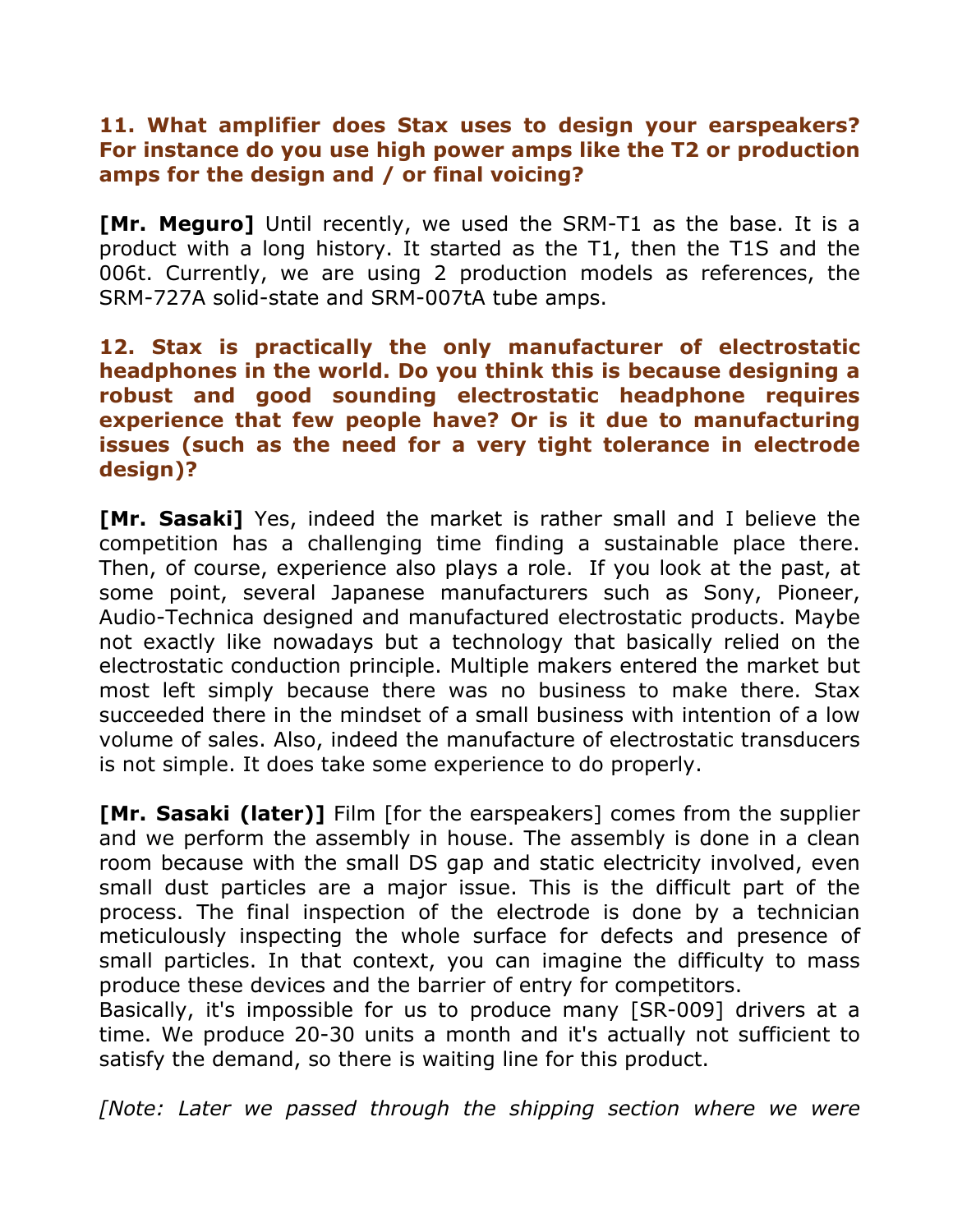*shown the shelves where boxed SR-009s are normally stored. There weren't any there.]*



**The legendary SRM-T2 amplifier.**

#### **13. Is there a plan for a flagship amp to go along with the 009?**

**[Mr. Sasaki]** Yes, we have a plan for this. But it will take some more time, as design is done one product at a time.

# **14. Can we expect a product reminiscent of the SRM-T2? If a product like the SRM-T2 if out of question, what are the typical barriers to produce again (weight, size, end price)?**

**[Mr. Meguro]** The SRM-T2 was originally released as a partner amp for the SR-Omega. Both products had the same retail price of 180kJPY at the time (18 years ago). We're looking now at the SR-009 which retails for almost double the Omega. Also, if we are to bring a new flagship amp to the market, it would have to exceed the performance of the T2, no less. So, we are taking all these factors into consideration and are currently in the design phase.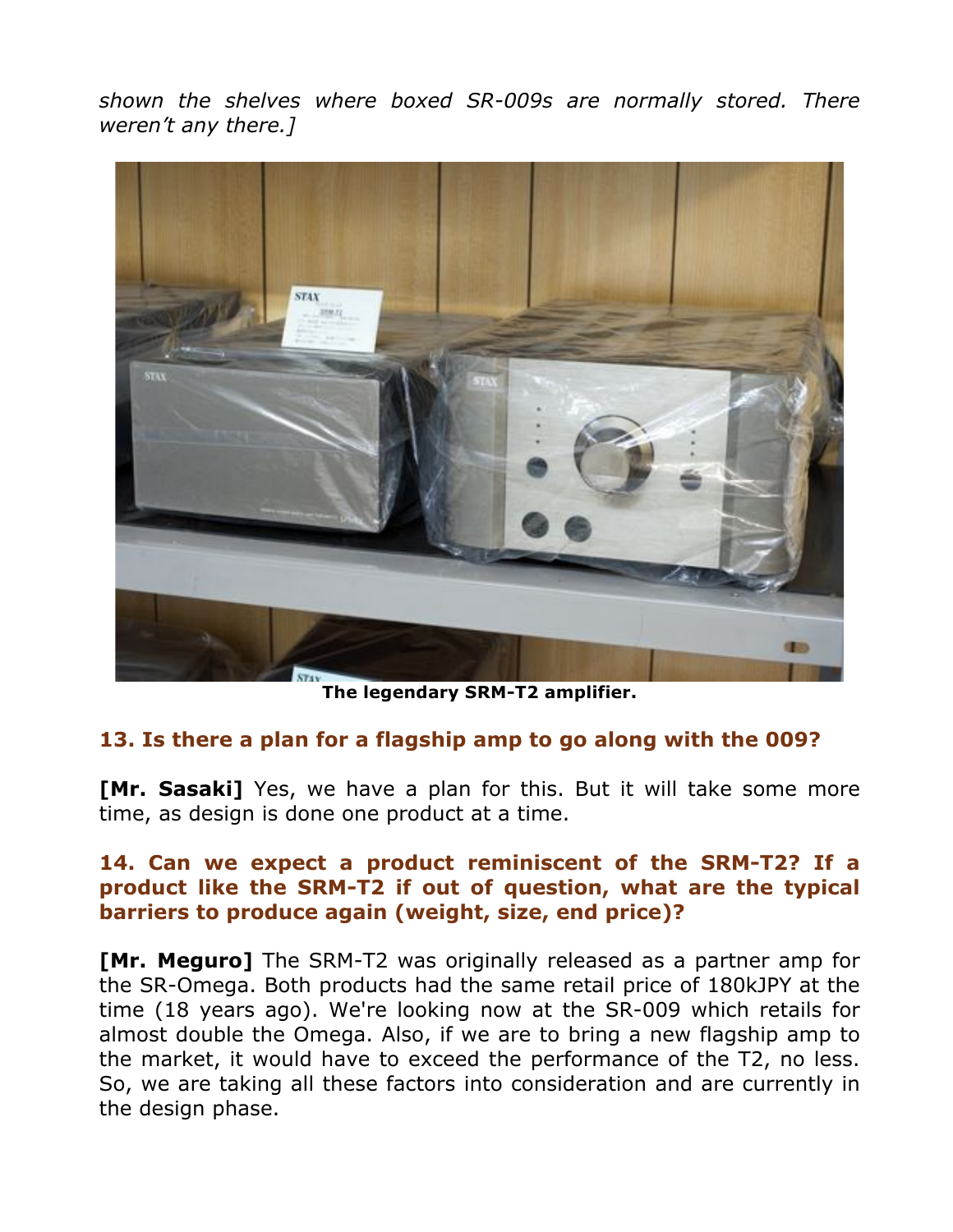The design has effectively started and we are at the stage of deciding on an enclosure size and such. The fundamental design is complete actually but there is a lot more left such as the casing because it certainly won't fit in the current enclosures.

# **15. What was the influence of the purchase by Edifier? Do you see Stax changing direction in terms of product designs (for instance to reduce manufacturing costs)?**

**[Mr. Sasaki]** At this time, there is no influence.

**[Mr. Meguro]** We are operating in total autonomy just as before. The one request that Edifier has at the moment relates to a future plan to sell Stax products in China, keeping the manufacturing in Japan with the "made in Japan" label is actually an important part of the Stax brand value for the Chinese market. The goal for Edifier is thus not to intervene in the design or manufacturing but only sell products fully designed and manufactured by Stax Japan. The issue is that the product certification process in China is quite severe and difficult to go through.

**[Mr. Sasaki]** Particularly in the case of amplifiers, we must comply with the safety norms in China.

**[Mr. Meguro]** Basically, the safety regulations outside of China are quite weak in comparison.

**[Mr. Sasaki]** The regulations in China are unique (as compared to the rest of the world). In that context, Edifier is helping us with the certification process.

# **16. In Japan, Stax is selling direct to the audio stores, right? How about outside?**

**[Mr. Sasaki]** In Japan, yes we sell direct to the retailers and we also go through wholesale dealers. We rely on distributors outside of Japan.

# **17. In that context, is there a plan to use Edifier's sales channel to distribute Stax products overseas?**

**[Mr. Sasaki]** This is not in the plan at the present time. Edifier is selling its own products on the Chinese market exclusively anyhow. [End of Interview]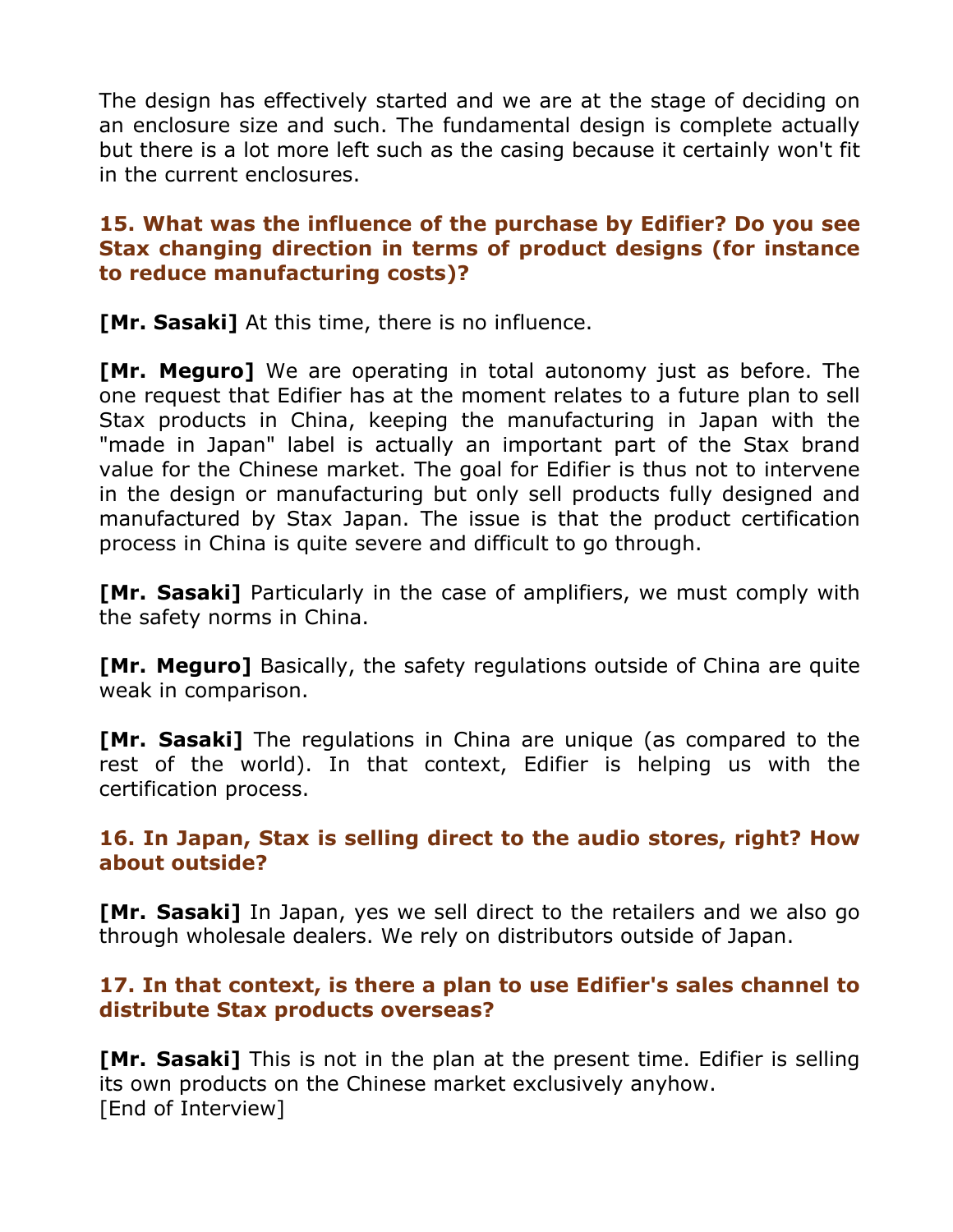

**L-R: Scott M Rifkin, Sales Director Kiyoshi Sasaki, President Yozo Meguro, Amos Barnett and Arnaud Charpentier in front of the Stax factory.**